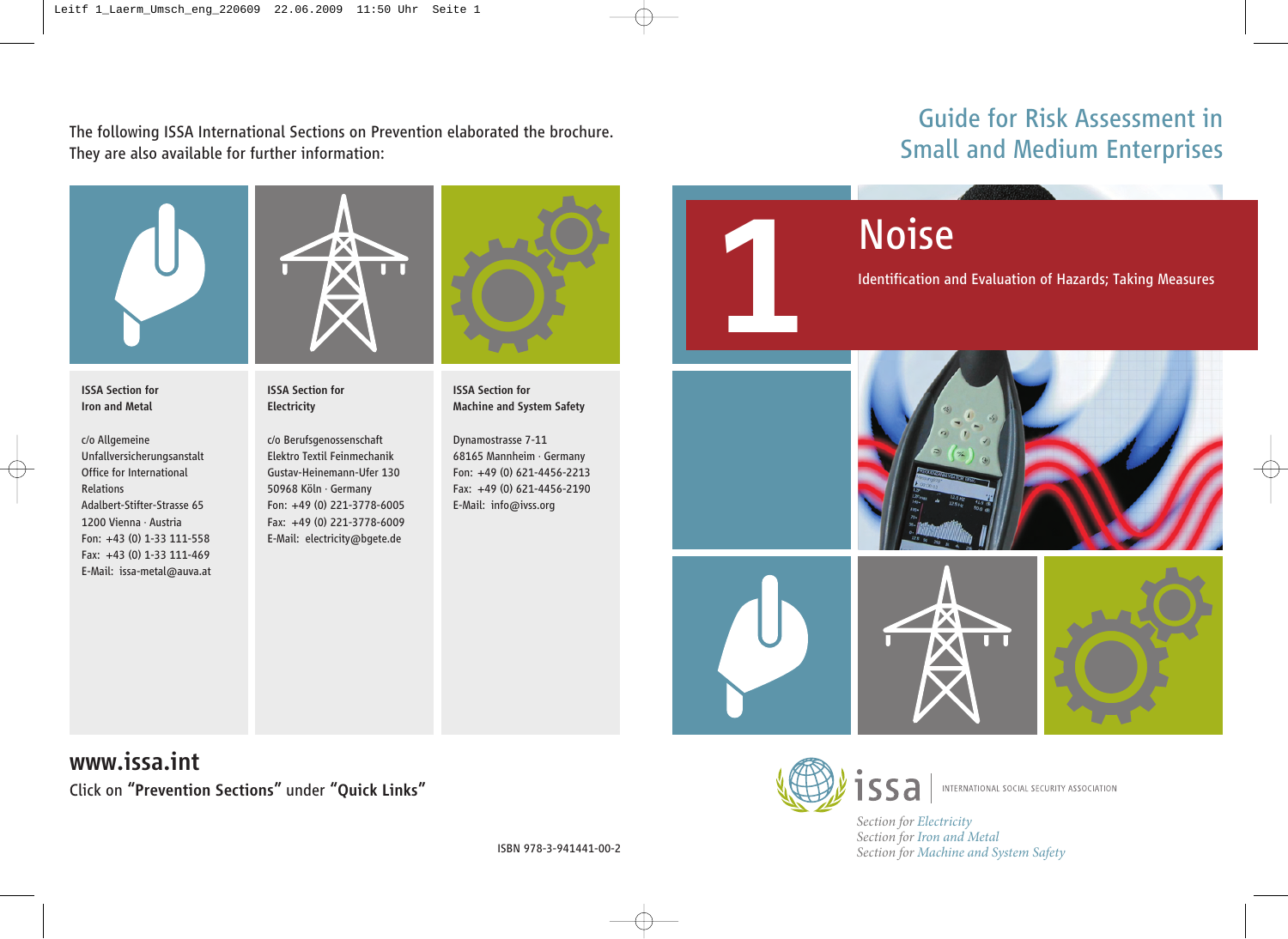**Guide for Risk Assessment in Small and Medium Enterprises**



**Identification and Evaluation of Hazards; Taking Measures**

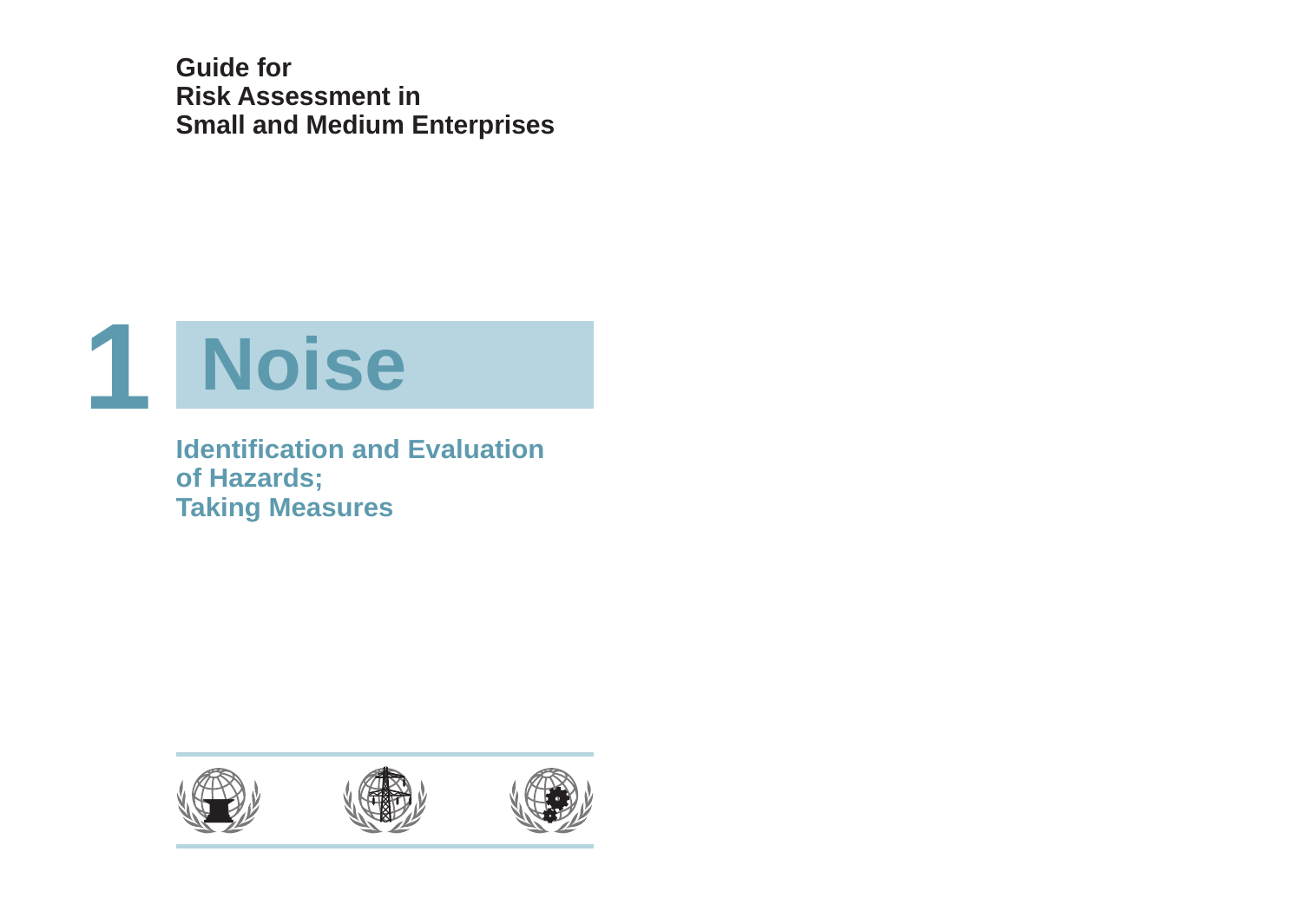# **Introductory Note**

This brochure at hand is intended to meet the requirement for risk assessment in the case of exposure to noise.

The information is divided into four chapters:

- **1. Basic information**
- **2. Checklist for Risk Assessment – Noise**
- **3. Estimation and Evaluation of Noise**
- **4. Corrective Measures**

#### **Note:**

**This brochure is dealing exclusively with the European aspects, laid down in the directives for protection of workers at work (89/391/EEC and single directives). For specific national aspects please look up the respective legal transpositions (see page 15).**

The present series of brochures is not intended to deal with the documentation of evaluated risks, since the pertinent rules and regulations differ widely in the individual EU member states.

Other topics treated in this series of brochures organised along the same lines and already published or being prepared are:

- **- Hazards arising from machinery, equipment and materials**
- **- Chemical hazards**
- **- Hazards arising from electricity**
- **- Hazards arising from fire and explosions**
- **- Hazards arising from whole-body/ hand-arm vibrations**
- **- Falls**
- **- Physical strain**
- **(e.g. heavy and one-sided work)**
- **- Mental workload**

#### **Imprint**

| Authors:                        | Ing. Mag. Christian Schenk<br>Dipl.-Ing. Christian Decker<br>Dr. Harald Gruber<br><b>ISSA, Section Metal</b>                        |
|---------------------------------|-------------------------------------------------------------------------------------------------------------------------------------|
| Design:                         | Media-Design-Service e.K., Bochum, Germany                                                                                          |
| Production:                     | Verlag Technik & Information e.K.,<br>Wohlfahrtstrasse 153, 44799 Bochum, Germany,<br>Fon +49(0)234-94349-0, Fax +49(0)234-94349-21 |
| Printed in Germany October 2008 |                                                                                                                                     |

ISBN 978-3-941441-00-2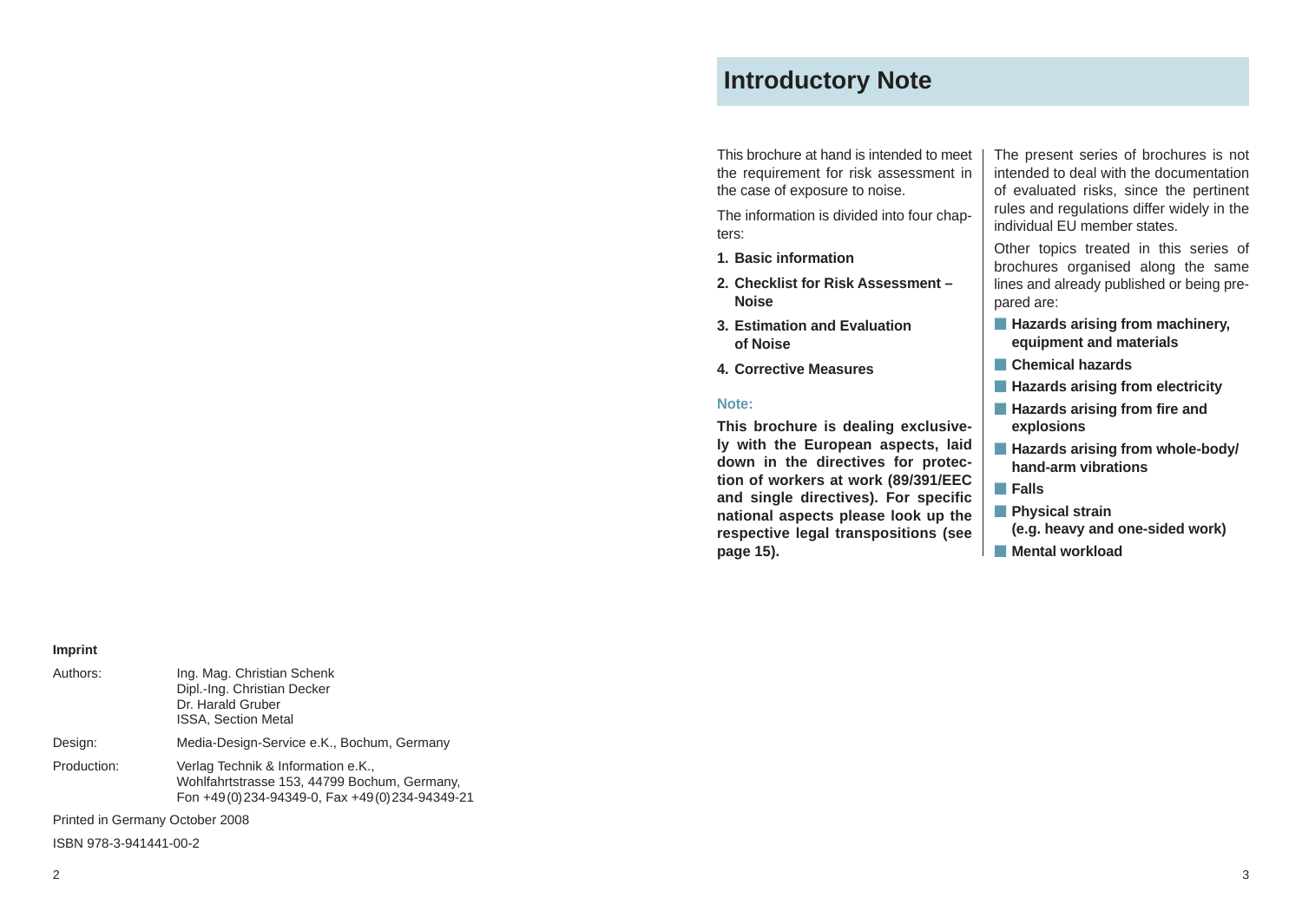# **1. Basic Information**

## **1.1 Legal Basis**

The legal basis for minimum requirements for the protection of workers from the hazards of noise is Directive 2003/10/EC of 6 February 2003 (17th Individual Directive under the Protection of Workers Framework Directive 89/391/EEC). Under

Article 4 of said Directive employers are under the obligation to evaluate and assess the risks incurred by workers due to the exposure to noise, and when necessary adopt measures to avoid or reduce such exposures.

If manufacturers' data on noise emission are taken into consideration when purchasing such equipment, noise will mostly present no major problem! Another effective means to reduce noise at the source would be including in the purchase agreement provisions stipulating specific emission levels at the place of use of the

**Note:** Provisions binding on manufacturers indicate emission levels, i. e. noise pressure levels in the open air; these are measured under standard conditions and for the most part do not reflect actual

equipment in question.

operating conditions.

### **1.2 Provisions Governing Manufactures**

Noise exposure is frequently due to machinery or vehicles (e. g. construction machines). The manufacturers of such machinery and vehicles are in principle under the obligation to design them so as to emit a minimum of noise.

In this respect, see the following two legal bases:

- **●** Machinery Directive 98/37/EC of 22 June 1998 (which will be replaced in 2010 by the new machinery directive. Directive 2006/42/EC of 17 May 2006)
- **●** Directive 2000/14/EC on noise emissions in the environment by equipment and machinery for outdoor use

## **1.3 Procedure for the Risk Assessment**

| Step 1: | Hazards identification (noise)                    | It must be determined whether workers could<br>be exposed to noise.                                                                                                                  |  |  |  |  |
|---------|---------------------------------------------------|--------------------------------------------------------------------------------------------------------------------------------------------------------------------------------------|--|--|--|--|
| Step 2: | <b>Assessment and evaluation</b><br>of noise risk | The assessment takes place in accordan-<br>ce with Article 4 of the Directive 2003/10/EC to<br>determine whether exposure limit values and                                           |  |  |  |  |
|         |                                                   | exposure action values might be exceeded<br>in the area under investigation (based, in par-<br>ticular, on measurements and the daily/week-<br>ly noise exposure levels determined). |  |  |  |  |
| Step 3: | Decision on measures to be taken                  | Wherever possible, at the source of noise<br>emission or for the area under investigation,<br>with due consideration of Articles 5 to 9 of<br>Directive 2003/10/EC.                  |  |  |  |  |

**1.4 Exposure Limit Values, Exposure Action Values**

Article 3 of Directive 2003/10/EC defines the exposure limit and exposure action values in terms of daily noise exposure levels and peak sound pressure levels as follows:

| Exposure limit values:<br>$L_{EX,8h}$ = 87 dB (A) resp. $p_{peak}$ = 200 Pa |
|-----------------------------------------------------------------------------|
| Upper exposure action values:                                               |
|                                                                             |
| $L_{EX,8h}$ = 85 dB (A) resp. $p_{peak}$ = 140 Pa                           |
| Lower exposure action values:                                               |

## **1.5 Sound Pressure Level and Noise Level Perception**

What is to be measured is the A-weighted sound pressure level. What changes occur in the sound pressure level when two individual noise sources of equal intensity are operated simultaneously?

Since the sound pressure level is a logarithmic quantity, it follows that:

| Noise source                          | Energy          | Increase by |
|---------------------------------------|-----------------|-------------|
| 2 noise sources<br>of the same type   | 2-fold energy   | 3 dB        |
| 4 noise sources<br>of the same type   | 4-fold energy   | 6 dB        |
| 10 noise sources<br>of the same type  | 10-fold energy  | 10dB        |
| 100 noise sources<br>of the same type | 100-fold energy | 20dB        |

**A twofold sound pressure level (+3 dB) doubles the risk of hearing impairment!**

#### **Note:**

If a noise abatement measure leads to reduction in the level of 6 dB, the risk of hearing impairment is thereby reduced to  $1/4$ th.

A level difference of 10 dB is perceived as a doubling – or halving – of the sound intensity.

The following values may serve for guidance:

| Conversation                                   | 60 dB    |
|------------------------------------------------|----------|
| Vacuum cleaner                                 | 70 dB    |
| Traffic noise                                  | 80dB     |
| Heavy lorry (at 5 m distance)                  | 90 dB    |
| Jack-hammer (at 2 m distance)                  | 100dB    |
| Ambulance siren                                | 110 $dB$ |
| Jet during take-off (at 100 m distance) 130 dB |          |
|                                                |          |

| From $65$ dB(A)              | upwards telephone<br>conversations become<br>problematic.                  |
|------------------------------|----------------------------------------------------------------------------|
| At $85$ dB(A)                | normal talking is only<br>just possible at a distance<br>of 1 $m$ .        |
| At approximately<br>95 dB(A) | communiction requires<br>shouting even at a distance<br>of 50 centimetres. |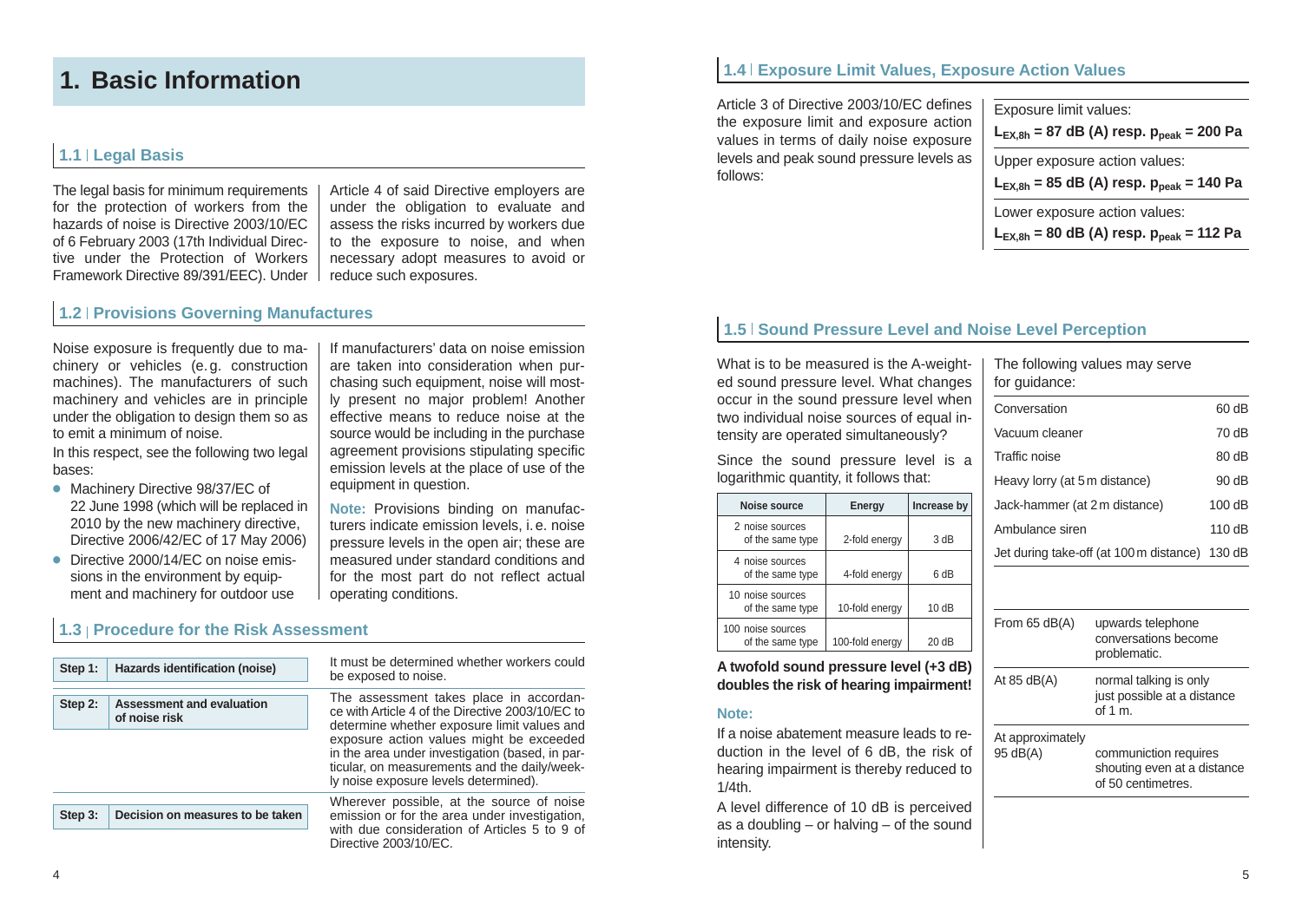## **1.6 Approximate Noise Levels of Various Types of Machinery and Work**

Below you will find some approximate values regarding typical sound pressure levels for certain types of machinery or certain forms of work.

Actual levels may be influenced by a variety of factors such as:

- **●** Selected working procedures and individual working habits
- **●** The tools used, e. g. low-noise circular saw blades
- **●** Tool maintenance and servicing (e. g. blunt tools produce more noise than sharp ones)

| Noise source                                           | Average level<br>$L_{Aeq}$ in dB (A) |
|--------------------------------------------------------|--------------------------------------|
| ■ Metallworking                                        |                                      |
| Angle grinding                                         | $90 - 102$                           |
| Punching                                               | $85 - 100$                           |
| Welding                                                | $75 - 90$                            |
| Cutting machines<br>(lathes, milling machines, drills) | $75 - 92$                            |
| Belt sanding                                           | $83 - 88$                            |
| Saw blade grinding                                     | $85 - 95$                            |
| Circular cold saw                                      | $78 - 88$                            |
| Mitre-box saw for metal<br>sections                    | $84 - 95$                            |
| Squaring shears                                        | $80 - 95$                            |
| <b>Bending press</b>                                   | $77 - 87$                            |
| Nibbling machine                                       | $82 - 100$                           |
| Air jet<br>(for blowing out or blowing off)            | $85 - 105$                           |
| Gas cutting machine                                    | $82 - 94$                            |
| Pneumatic tools (hand)                                 | $83 - 95$                            |

- **●** The choice of tool speed, cutting rate, feed rate and other machine-related parameters
- **●** The workpiece/tool combination as well as lubrication
- **●** Reduction of airborne sound by shielding, enclosures and room acoustics

**Noise source Average level**

Pneumatic or electric jigsaws 98-105 Section cutter 85 – 82 Sheet metal flattening up to 130

Reciprocating saw 90 – 95 Circular saw bench 85 – 100 Band saw 80 – 90 Mitre saw  $(d = 180 \text{ cm})$  100 – 105 Thicknesser 90-100 Surface planing 90 – 100 Portable sander ca 90

Paper machines 85 – 85 Reel slitting machine 85-100 Refiner 95-100 Cross-cutting machine 80 – 90

**LAeq in dB (A)**

**●** Vibration damping extras

**still Metallworking**

**Woodworking**

**Paper Industry**

### **1.7 | Measuring Noise Levels**

In order to identify and evaluate risks to noise exposure, noise measurements have to be carried out. They have to be carefully planned and executed by experts at appropriate intervals.

Such measurements must at any rate be performed whenever changes in the acoustic environment have occurred due to refurbishing of buildings or the introduction of new machines or technologies (work processes).

Measurements may only be performed by experts (trained persons) or institutions, including staff members of the enterprise in question who have the necessary expertise and experience to perform noise measurements and evaluate the data obtained.

At the same time, the measuring instruments used must be adequate and reliable. Sound level meters have to be calibrated each time they are used.

The following requirements must be met:

- **●** Operators have to have the necessary expertise and experience
- **●** Measuring instruments have to be reliable and in good condition
- **●** Measurements have to be performed at all workplaces and for all persons likely to be exposed

Measured results have to be recorded as daily average continuous sound pressure levels.

For risk assessment the daily noise exposure levels have to be determined for all exposed workers.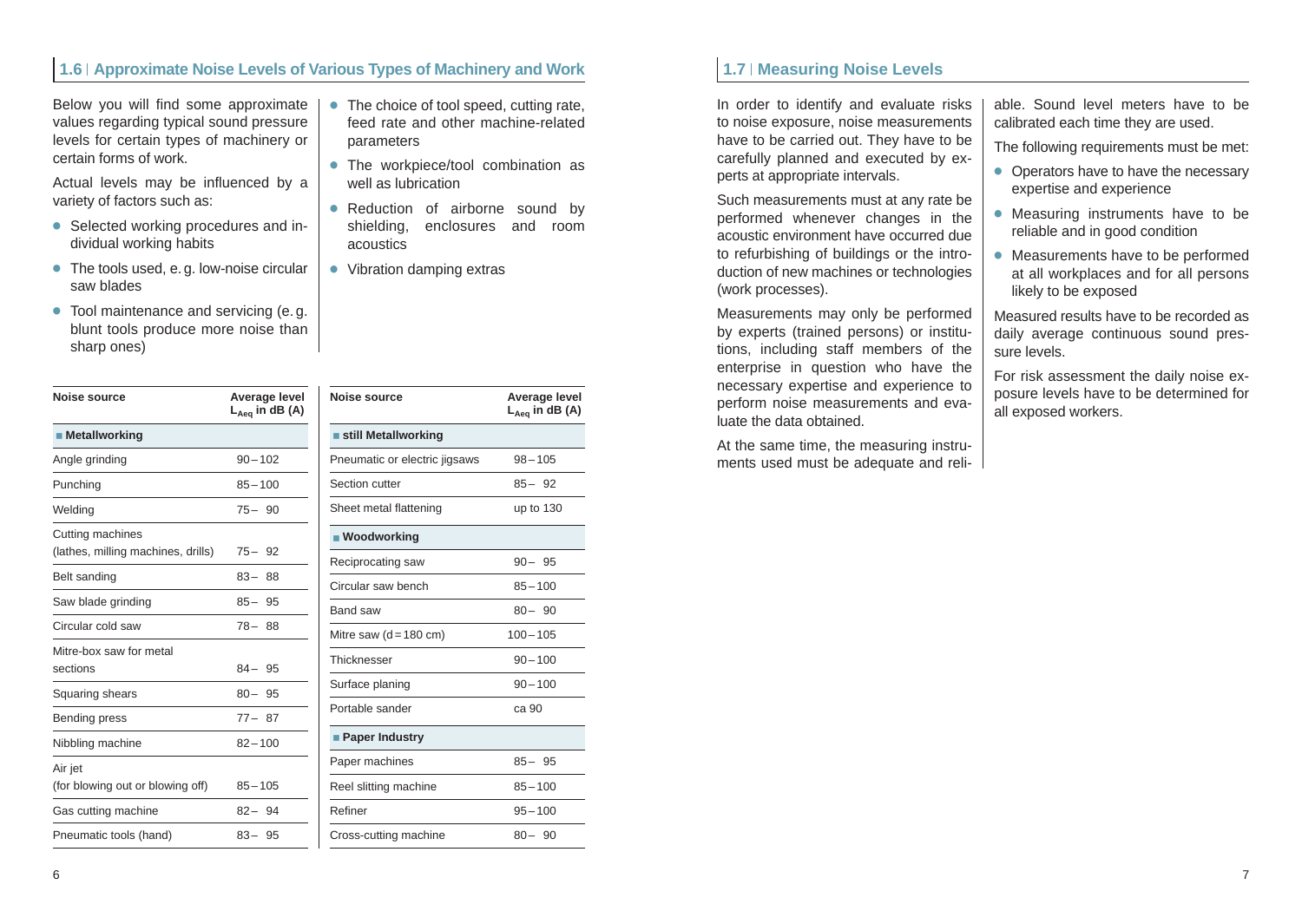# **2. Checklist for Risk Assessment – Noise 3. Estimation and Evaluation of Noise**

**Work area: Date:**

**Assessed by:**

**Register-No.:**

| Subjective perception                                     | yes | no | <b>Remarks</b>          |
|-----------------------------------------------------------|-----|----|-------------------------|
| noise level impairs mental work                           |     |    |                         |
| interferes with concentration                             |     |    |                         |
| makes telephone calls impossible                          |     |    |                         |
| normal talking at 1 m impossible                          |     |    | i.e. min. 85 dB         |
| shouted information not understood at a distance of 50 cm |     |    | i.e. min. 95 dB         |
| painful pulsed noise                                      |     |    | i.e. level appr. 140 dB |

| Noise abatement measures taken*)                           | yes | no | <b>Remarks</b> |
|------------------------------------------------------------|-----|----|----------------|
| measures to improve room acoustics implemented             |     |    |                |
| low-noise machinery in use                                 |     |    |                |
| low-noise technologies and work processes                  |     |    |                |
| enclosure, sound absorbers provided                        |     |    |                |
| low-vibration mounting of machines                         |     |    |                |
| screening of noisy environments (noise protection screens) |     |    |                |
| noisy environments labelled                                |     |    |                |
| appropriate hearing protection devices                     |     |    |                |
| ear plugs correctly inserted                               |     |    |                |
| hearing protectors consistently worn                       |     |    |                |
| Other factors:                                             |     |    |                |
|                                                            |     |    |                |
|                                                            |     |    |                |

\*) **Note:** The questions listed under "noise abatement measures taken" allow a first overall impression to be gained of the situation on site.

In the course of risk assessment the actual exposure to noise is determined for the individual workers involved.

The following parameters are indispensable for risk assessment:

- **●** the sound pressure levels of different noisy environments  $(L_{Aea,i})$
- **●** duration of exposure of workers in noisy environments  $(T_{\text{e}})$

### **3.1 Determination of Noise Exposure Levels**

The graph can be used to determine the noise exposure level as a function of the duration of exposure.

It is based on an assessment period corresponding to an 8-hour workday, i. e. for a 480-minute (8-hour) exposure the noise

exposure level is identical with the measured noise level averaged over time (average level  $L_{A_{\text{eq}}}$ ).

If the exposure time is shorter – the noise exposure level is reduced accordingly (vertical scale).



**Diagram 1**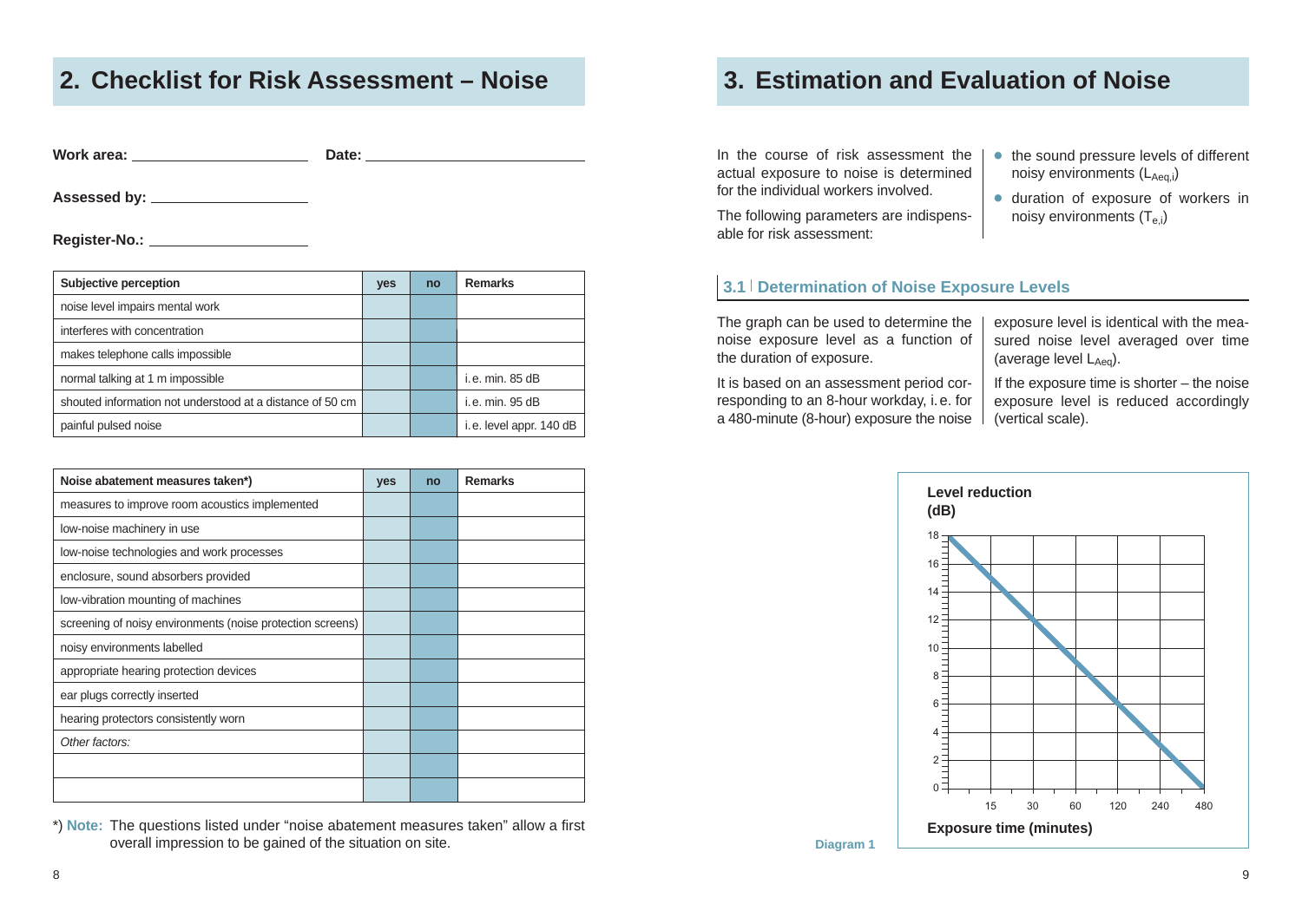| <b>Examples:</b>                           |                                             |                                                   |                                                     |  |  |  |
|--------------------------------------------|---------------------------------------------|---------------------------------------------------|-----------------------------------------------------|--|--|--|
| Duration of<br><b>Exposure</b><br>$T_e(h)$ | <b>Sound Pressure</b><br>Level LAeq<br>(dB) | <b>Level Reduction</b><br>(see Diagram 1)<br>(dB) | <b>Daily Noise</b><br><b>Exposure Level</b><br>(dB) |  |  |  |
| 4                                          | 90                                          | 3                                                 | 87                                                  |  |  |  |
| 2                                          | 90                                          | 6                                                 | 84                                                  |  |  |  |
| 0,5                                        | 90                                          | 12                                                | 78                                                  |  |  |  |

During a working day, if a worker crosses through areas of diverse noise exposure levels, or if the worker fulfils tasks which entail diverse noise exposure levels, the partial noise exposure levels must be considered.

second highest level is then plotted as a value on the x-axis, and the level adding can be read off the y-axis.

The determined value serves as a basis for the next (third highest) individual value.

**This procedure can be applied analogously for further partial levels.**

#### **The daily noise exposure level can be determined as follows:**

The highest partial level is taken as a basis. The numerical difference to the

> **Level adding (dB)**  $3 2,5 2 1.5$ step 1  $0.5$ step 2  $\sqrt{ }$  $6\overline{6}$  $10$  $12$  $\mathcal{P}$  $\overline{A}$ 8  $14$ **Numerical difference between 2 partial levels (dB)**

**Diagram 2**

#### **Example:**

A worker is subject to the following daily exposure (for partial noise exposure levels, please see diagram 1 on page 9):

|   | $T_{\rm e,1}$ = 2 hours<br>$T_{\rm e}$ <sub>2</sub> = 1 hour<br>$T_{\text{e}3}$ = 5 hours<br>8 hours |                                              | at noise exposure level $L_{Aea,Te,1}$ of 90 dB $\rightarrow$ 84 dB partial level<br>at noise exposure level $L_{Aeq,Te,2}$ of 87 dB $\rightarrow$ 78 dB partial level<br>at noise exposure level $L_{Aeq,Te,3}$ of 75 dB $\rightarrow$ 72,5 dB partial level |  |  |                                                     |     |
|---|------------------------------------------------------------------------------------------------------|----------------------------------------------|---------------------------------------------------------------------------------------------------------------------------------------------------------------------------------------------------------------------------------------------------------------|--|--|-----------------------------------------------------|-----|
|   |                                                                                                      | The highest partial level is 84 dB.          |                                                                                                                                                                                                                                                               |  |  |                                                     |     |
| Þ |                                                                                                      | The resulting intermediate value is          | The difference to the second highest level is<br>Diagram 2 depicts a level addition of 1 dB (step 1).                                                                                                                                                         |  |  | $(84 dB - 78 dB) = 6$<br>$(84 dB + 1 dB) = 85 dB$ . | dB. |
|   |                                                                                                      | The difference to the third highest level is | Diagram 2 depicts a level addition of <b>0,2 dB</b> (step 2).                                                                                                                                                                                                 |  |  | $(85 dB - 72.5 dB) = 12.5 dB$ .                     |     |

### **3.2 Risk Evaluation**

The object of risk evaluation is to relate the severity of any possible damage to the probability that such damage occurs.

Thus the daily noise exposure level for the worker results is

#### **Important note:**

Where conditions for determined risks and strain already exist in National Laws and Directives (e. g. threshold values) compliance is mandatory. The risk evaluation has already been carried out by experts.

Risk assessment in general and risk evaluation in particular will have to be undertaken whenever general protection objectives have to be translated into concrete practice at the enterprise level or when further action in excess of minimum standards is needed.

As far as possible, risk evaluation should be based on objective criteria. Where noise is subjectively perceived as a severe nuisance, for instance in offices where high-level mental work requires full concentration, a quantitative evaluation will not be possible, since the exposure level is estimated on subjective grounds and hearing damage is not to be expected (despite prevailing threshold values). Obviously, this should, however, not prevent corrective action!

 $(85 \text{ dB} + 0.2 \text{ dB}) = 85.2 \text{ dB}$ 

In assessing the risks incurred by exposure to noise, the relevant parameters are the daily or weekly noise exposure value and, in the case of high peak levels, the C-weighted peak sound pressure level.

If, in the course of a working day, an employee is working in different environments in terms of noise intensity, risk evaluation must be based on the daily noise exposure value, which is to be determined on the basis of the different levels of the individual noisy environments concerned and the periods of daily exposure to these noise levels. On the basis of this data the actual exposure level can be determined by the calculation presented in 3.1 above.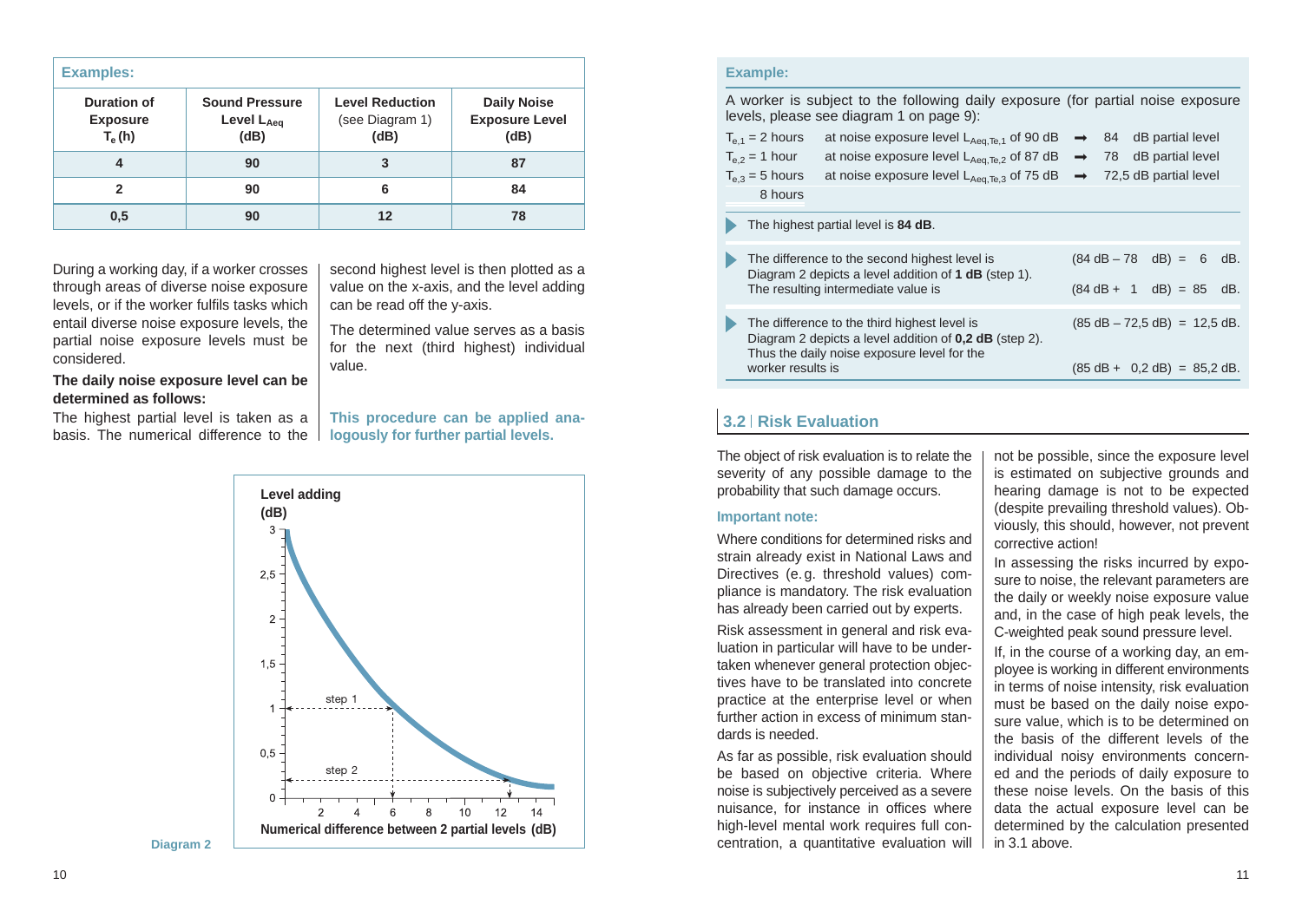# **4. Corrective Measures**

### **4.1 Basic Aspects of Noise Reduction Measures**

In a great many cases, people exposed to noise will opt for some personal hearing protection as "by way of a reflex" without giving any thought to other forms of noise reduction.

Just as for other risks, the following consideration also applies to noise:

Taking account of technical progress and of the availability of measures to control the risk at source, the risks arising from exposure to noise shall be eliminated at their source or reduced to a minimum (Article 5, para. 1 of Directive 2003/10/EC)!

Directive 2003/10/EC lists in Articles 5 to 9 possible noise abatement measures with due consideration of the following aspects and subjects:

- 1. Structural measures and measures concerning room acoustics
- 2. Measures at source
- 3. Measures relating to materials, equipment and working processes
- 4. Technical and organisational measures
- 5. Personal protective equipment (last or additional choice)

## **4.2 Structural Measures and Measures Concerning Room Acoustics**

Structural measures to avoid or reduce the exposure to noise may be the appropriate design and layout of rooms and workplaces.

In principle, the aim is to reduce the size of noisy environments as much as possible, i. e. to ensure that a minimum number of workers are exposed to or affected by noise.

Where possible, room acoustics should be adjusted to ensure that a mean sound absorption of

 $\alpha_{\text{mB}} = 0.25$  (empty room, design value) or

 $\alpha_m = 0.3$  (furnished room) for the octave band mean frequencies

of 500, 1000 and 2000 Hz are achieved.

In particular, structural and acoustic issues should already be addressed in the planning and design phase of new workplaces and work stations!

Consideration (by the architect) of the necessary structural and acoustic measures during the planning phase will not only ensure greater efficiency but also result in considerable savings in terms of construction and equipment costs!

## **4.3 Measures at Source**

The term "measures at source" comprises measures by which a reduction of the exposure to noise is to be achieved by acting upon the source by which the noise is generated.

Such measures may be:

- **●** The use of less noisy working processes, e. g. less frequent use of compressed-air nozzles
- **●** The use (or purchase) of equipment that emits less noise (such as lownoise machinery or compressed-air nozzles); the machine manufacturer is obliged to include information about noise emission in the operating instructions
- **●** Adequate maintenance programmes for work equipment including connecting elements and mountings

## **4.4 Measures Relating to Materials, Equipment and Working Processes**

In part, similar to measures at source. Measures regarding work equipment and tools may consist in:

- **●** The use of low-noise tools (such as circular saw blades)
- **●** Best possible choice and adjustment of operating parameters such as speed, feed, cutting depth, type of tool or lubricants
- **●** Noisy work equipment or processes should be carried out in a separate room
- **●** Organisational measures through which as few workers as possible are present in the noise area
- **●** Vibration-damping measures regarding tubing, piping and other components

## **4.5 Technical and Organisational Measures**

Technical measures according to the directive are:

- **●** Measures for reducing airborne noise, e. g. by shields, enclosures, soundabsorbent coverings or
- **●** Reducing structure-borne noise, e. g. by damping or isolation.

#### Organisational measures are:

**●** Increasing the distance to a source of emission, e. g. to a loud machine for workers who are not working on this machine

- **●** Low-noise work processes and handling of work equipment
- **●** Limitation of the individual period of exposure, e. g. through adequate breaks and rest periods
- **●** Labelling of noisy environments (in line with the Labelling Directive)

Workers, who during their work are exposed to noise equivalent to the lower action values or higher must be informed about the risks arising from this exposure (Article 8 of the Directive 2003/10/EC).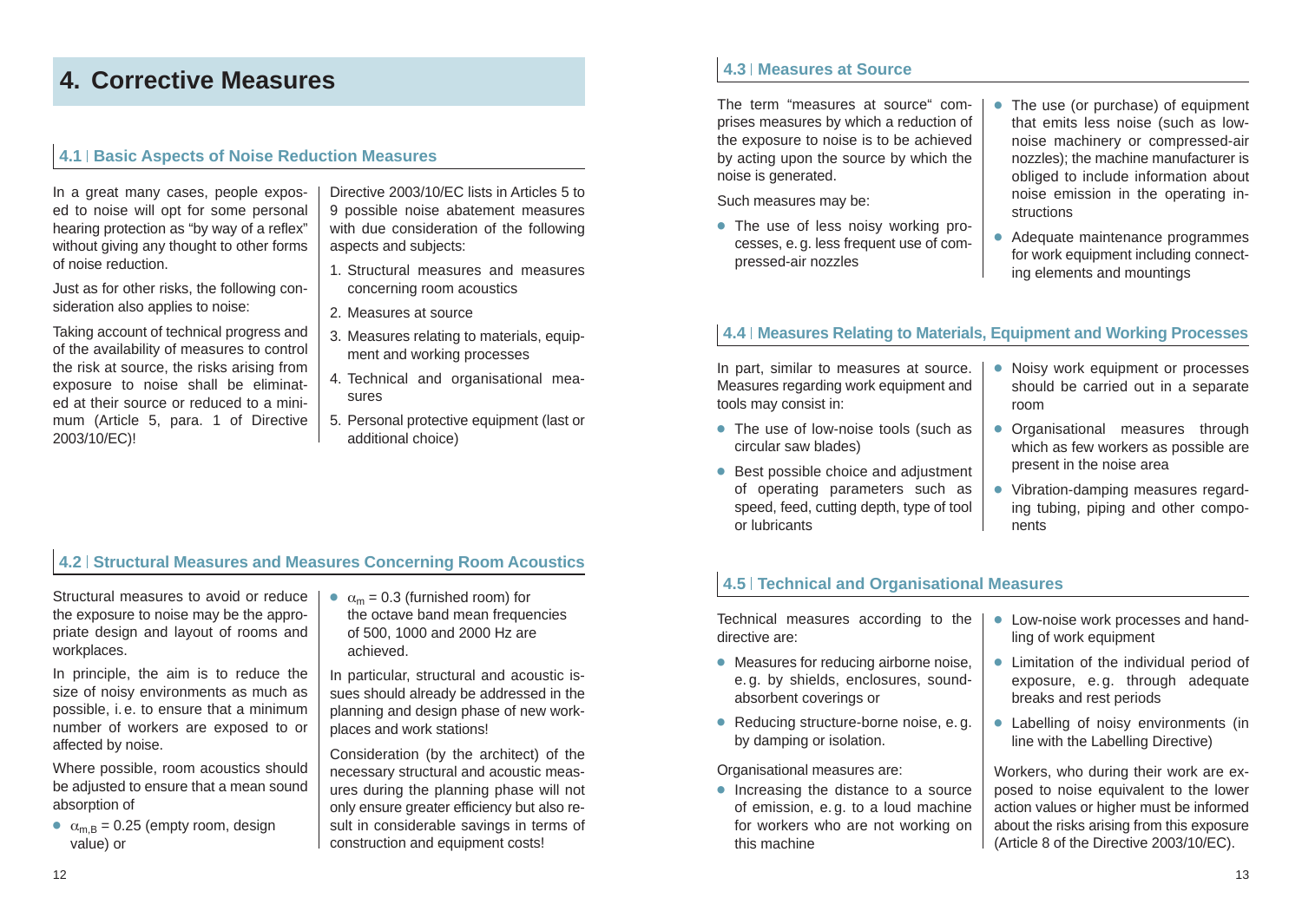If the risks arising from exposure to noise cannot be prevented by any other means, Directive 89/656/EEC (Third Individual Directive under the Protection of Workers Framework Directive 89/391/EEC, "Use of Personal Protective Equipment") requires that workers be furnished with suitable and properly adjusted personal hearing protection devices.

Recommendations for the selection and use of such devices:

● Select the correct type of protective device in accordance with working conditions, e. g. ear muffs for shorttime exposures, ear plugs for work in dusty or soiled environments

- **●** Select protective devices with adequate noise reduction ratings, avoiding both underprotection and overprotection
- **●** Make sure that ear plugs are correctly inserted; do not re-use ear plugs
- **●** Store protective devices in the area where they are to be used
- **●** Use protectors consistently and at all times; even short periods of working without protection will drastically reduce the effectiveness of protection

#### **The basic rule is:**

**The best protective device is the one you wear!**